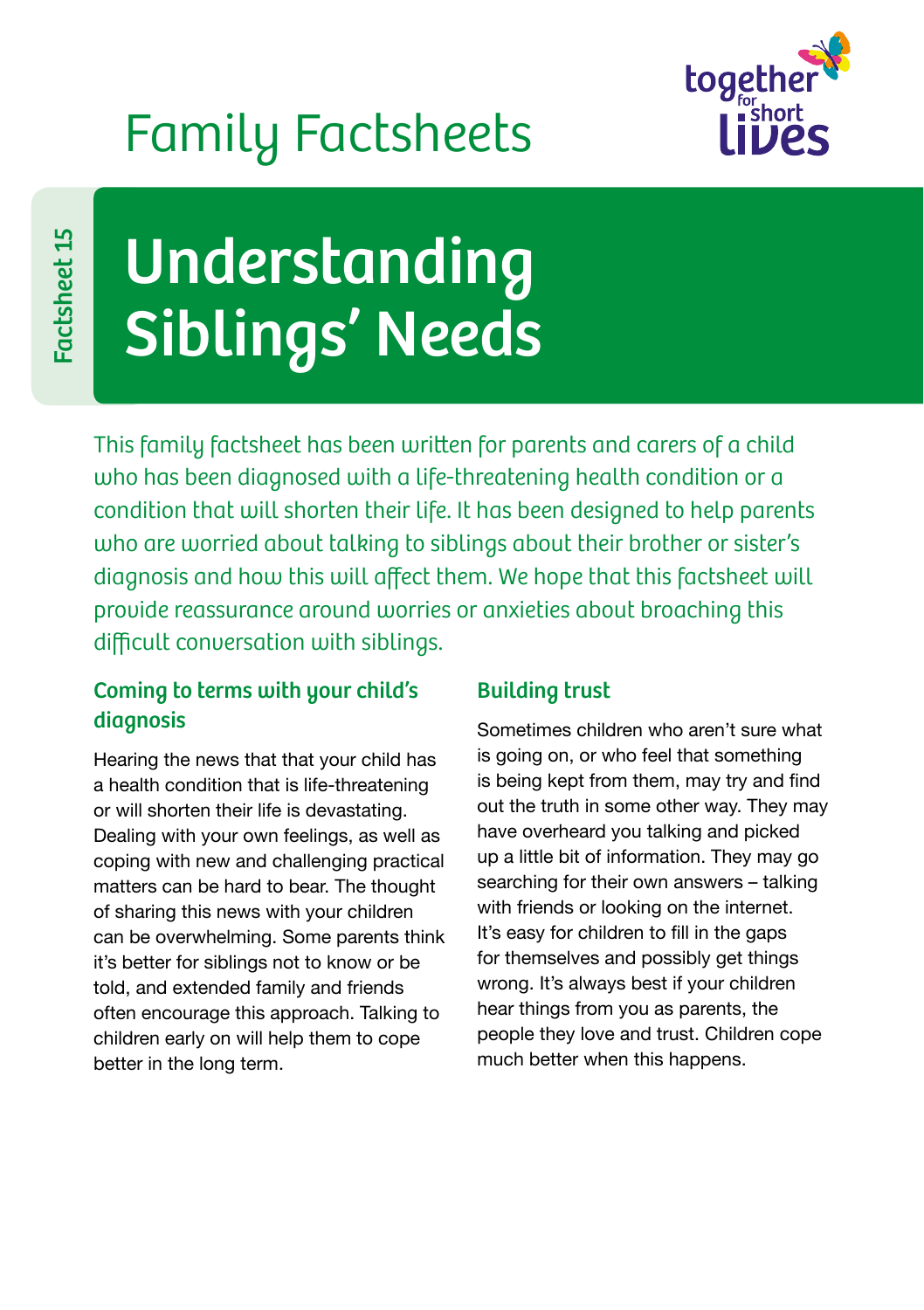## How do siblings feel about their brother or sister?

As parents you instinctively know when something is bothering or worrying your children. Similarly, your children can easily pick up on how you are feeling. Even if they don't know what is going on, they can pick up on the signs and know when you are not happy or when something just doesn't feel "right". Siblings may experience all kinds of emotions and feelings when they hear about their brother or sister's health. They may feel sad, angry, confused, guilty or fearful about the future. They may feel protection or loyalty towards their sibling. They may worry about how it will change things, or worry that they may get ill too.

It's important to help children express their feelings. They will need lots of support in coming to terms with the news. Talking with them and finding special time for them will help. Often children, especially older ones, will understand that you have new demands and that time is precious. Some children will not want to bother you, or feel bad about taking your attention when they know you are busy. They can sometimes feel guilty about getting on with their own lives.

### Worrying about talking to your children

Many parents worry about how they can share their child's diagnosis with siblings. Perhaps you are worried about how they will react. You may want to protect them from the truth. You might not feel emotionally strong enough to say the words you need to, or worry about crying in front of your children. You may be concerned about using the right words to describe what is happening to their brother or sister.

Often there is so much happening at this time. You may have constant hospital appointments and lots of meetings with professionals involved with supporting your child. Balancing this with family life and work is hard and finding time to talk to your children is hard as well. But giving as much attention as you can to all your children will help to reassure them. If they know what's going on, it's easier for them to adjust to changes in family life.

These are all normal feelings. You might find some of your fears start to fade when you have started opening up to your children.

#### Finding the right words

Being truthful may be painful, but it can save a lot of pain and misunderstanding in the future. It also builds the trust between you and your children. Some siblings' worries can be easy to address. They might worry that they could "catch" the same health condition or worry unnecessarily about dying.

If you are worried about how to start the conversation or what words to use, then there are lots of people you can talk to (we have included some key contacts at the end of this factsheet). If you are in touch with your local children's hospice, you could talk to them about explaining things to your children. You can also talk to your GP or another professional who is supporting you. You might find it helpful to talk to your spiritual advisor or religious leader, or to other parents who have had similar experiences.

You might not always know the answers to questions your children ask. But it's ok to be honest and say you don't know. Some parents find it easier to talk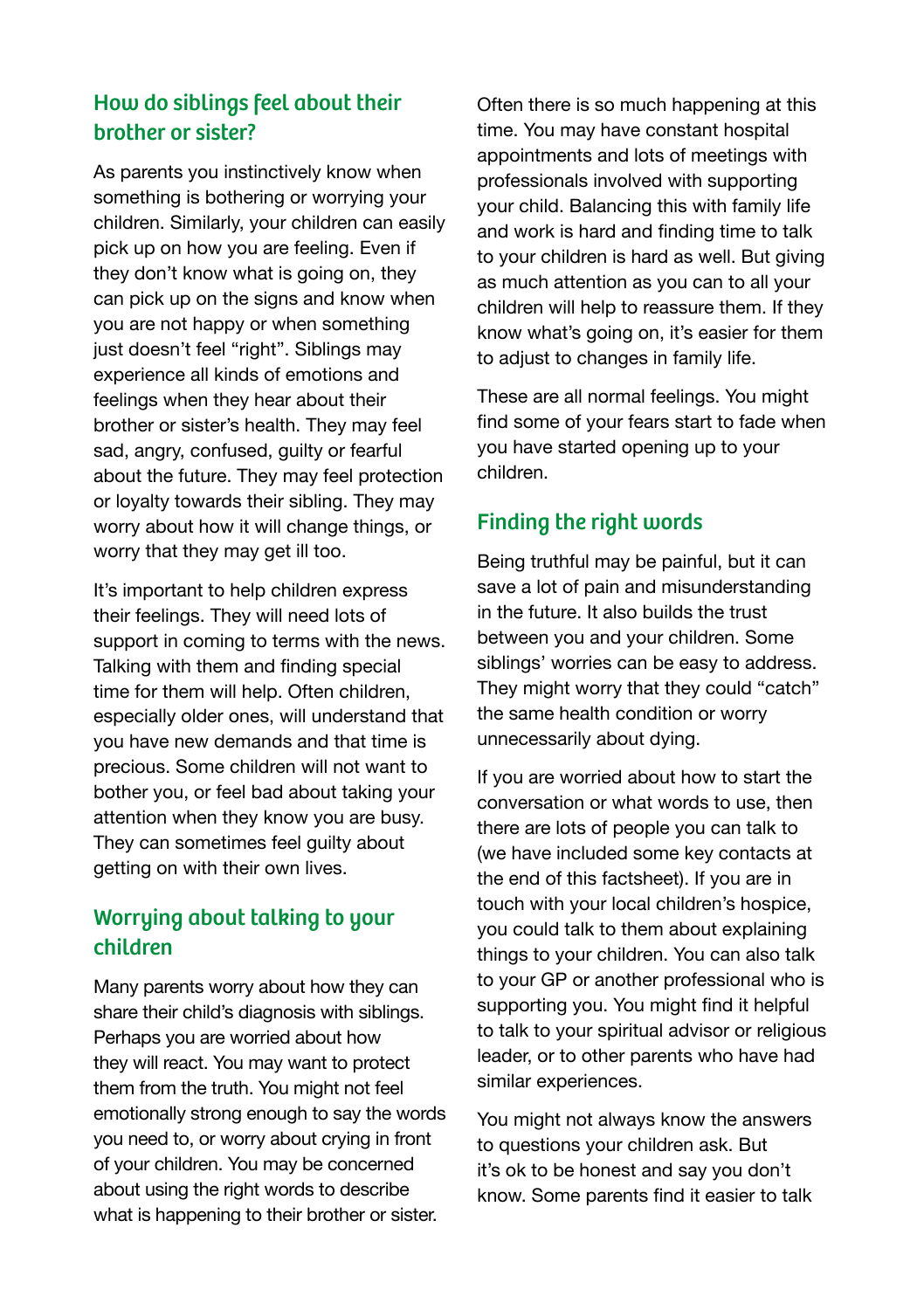to siblings in the presence of a trusted professional, such as a palliative care nurse, who is available to answer difficult questions and who can offer emotional support. Other parents will want to do this in the privacy of their own home, without anyone else present.

## Finding the right time

Try and find a time that is right for you and your children. A moment when you know you have time and space, and nothing will disturb you or when you know that you won't be distracted by other commitments. You might choose a regular time when you would normally talk to your family about important things.

If you have a partner, husband, wife, friend or relative who is supporting you, take time to talk things through together. This may help you to find the right words and think through some of the issues that could come up. It also helps if you both know what you are going to say; that way there will be no mixed messages.

## Finding the right approach

All children deal with things in different ways. Go at their pace and allow time for them to get used to the news. Keep things really open so they know they can ask you questions when they are ready. Be open and honest and encourage them to talk. Talking to very small children and toddlers can be tricky. Maybe explain things as they happen. For example when your child asks questions such as: "why can't my brother have dinner like me?" or "why is my sister always ill"? Reassure them that although there are new things to get used to, family life will carry on, and there are lots of special family things that won't change.

Siblings will have their own unique journey with their brother or sister. Having a disabled or seriously ill sister or brother can help to build strong sibling relationships. There are lots of ways of involving your children in caring for their brother or sister. Having a special role can make them feel included. Maybe there are games they can play with their sibling, or perhaps they can help you care for their brother or sister. Try and involve all your children along their brother or sister's care journey, talking to them about changes and explaining the care or treatment that they need.

Give siblings choice about how much they want to be involved and acknowledge the things they do to support their brother or sister. It will help your children if you make sure that key people in their life know what is going on at home. Talk to your children's teachers, nursery staff and close family friends. It's a good idea to have regular meetings at nursery, school or college so that siblings' teachers and support staff understand any changes that might affect them.

#### How siblings may respond

On hearing the news or having their suspicions confirmed about their brother or sister's health, siblings react in different ways depending on their age and personality. Some become quiet and want to be by themselves, some ask if they can go out to play, others get very upset and cry or get angry. Negative changes in behaviour may make parents feel that they have done the wrong thing, however it is normal for things to get worse in the short term and then get better.